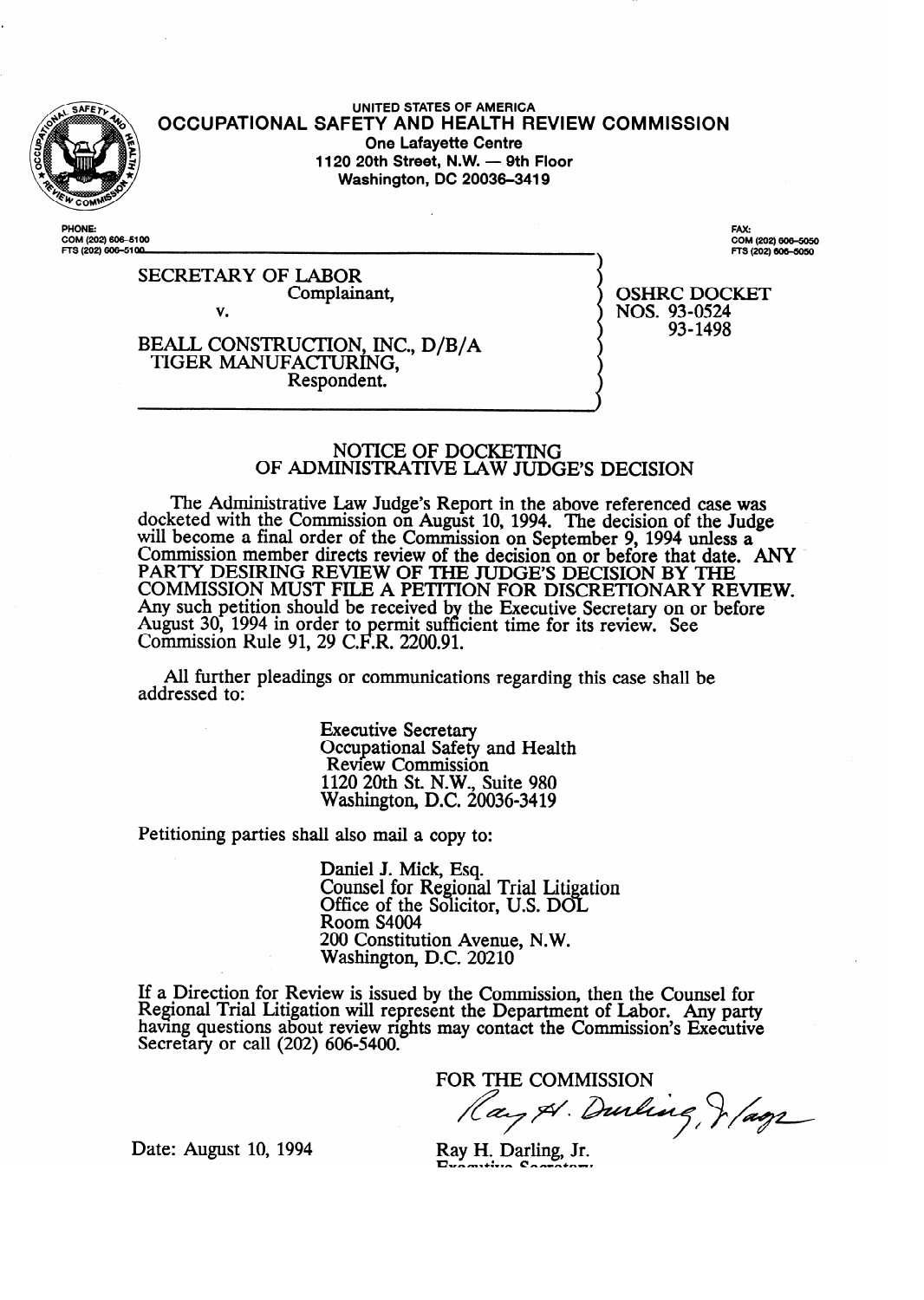## **DOCKET NOS. 93-0524 & 93-1498**

## NOTICE IS **GIVEN** TO THE FOLLOWING:

Daniel J. Mick, Esq.<br>Counsel for Regional Counsel for Regional Trial Litigation<br>Office of the Solicitor TTS DOI Office of the Solicitor, U.S. DOL<br>Room S4004 Room S<del>4</del>004<br>200 Constituti 200 Constitution Ave., N.W.<br>Washington, D.C. 20210 Washington, D.C. 20210

Regional Solicitor Office of the Solic 525 Griffin Square Bldg., Suite 50 Griffin & Young Streets Dallas, TX 7520

10440 North Centra Suite 750, Lock Box<br>Dollas TY 75221 Danas,  $\overline{1}X/5231$ 

Aunimistrative Law<br>Occupational Safety Occupational Salety and<br>Review Commission **COLCUT COMMASSION**<br>Federal Building, Room e 7**B**11 ederar Banding, 1000<br>100 Commerce Stree  $P_{\text{Edd}}$   $\overline{X}$   $75242$  0791  $1100, 111, 120, 120, 120$ 

00103400859:06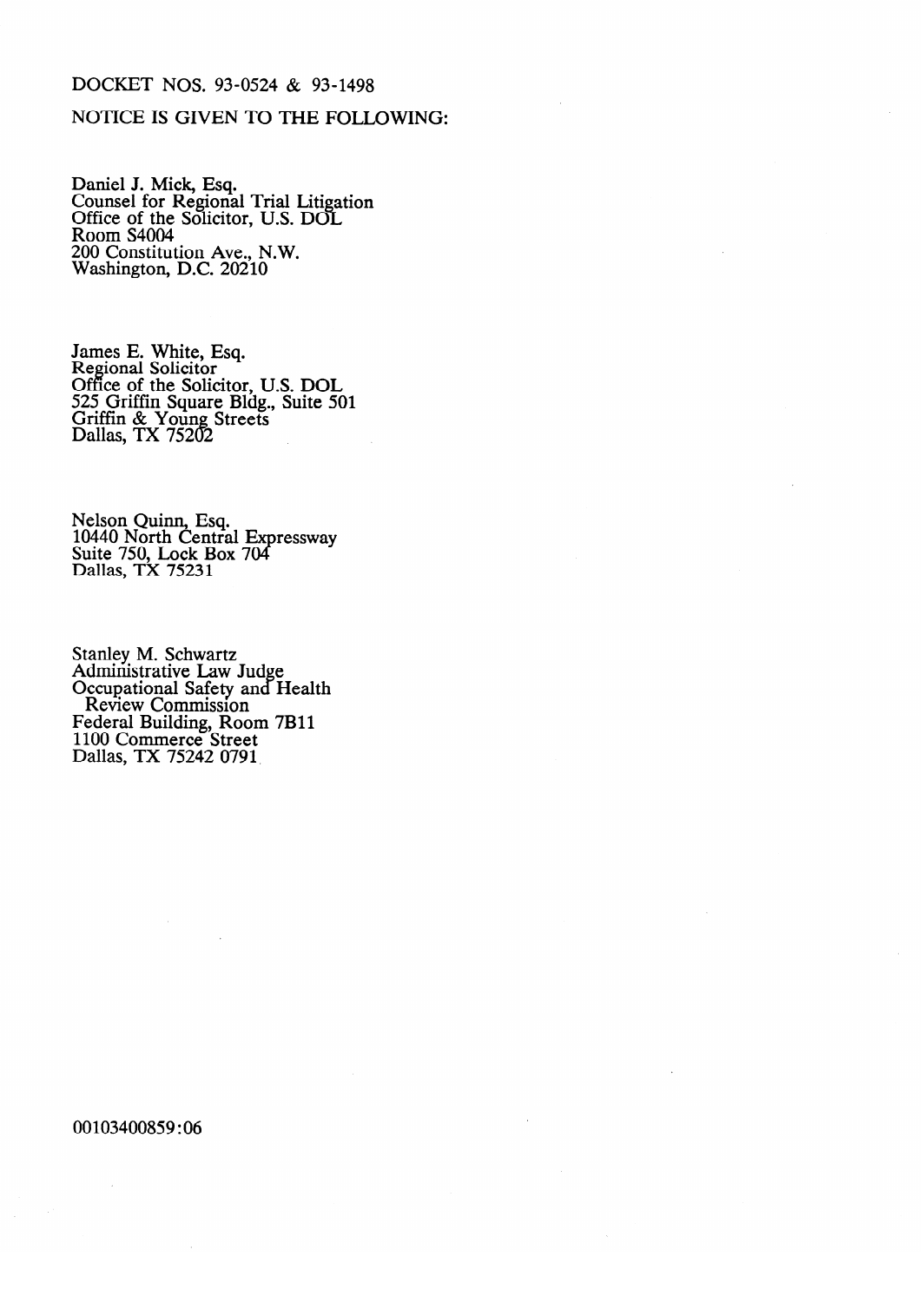

#### UNITED STATES OF AMERICA OCCUPATIONAL SAFETY AND HEALTH REVIEW COMMISSION **ROOM 7811, FEDERAL BUILDING 1100 COMMERCE STREET DALLAS, TEXAS 75242-0791**

**PHONE: COM (214) X7-5271 FTS (214) 767-5271** 

**FAX: COM (214) 767-0350** 

| SECRETARY OF LABOR,             |  |
|---------------------------------|--|
|                                 |  |
| Complainant,                    |  |
|                                 |  |
| v.                              |  |
|                                 |  |
| BEALL CONSTRUCTION, INC., d/b/a |  |
| TIGER MANUFACTURING,            |  |
|                                 |  |
| Doonandant                      |  |

# OSHRC DOCKET NOS. 93-0524<br>& 93-1498

**APPEARANCES:** 

Dallas, Texas Dallas, Texas Dallas, Texas Dallas, Texas Por the Respondent. For the Complainant.

Respondent.

Nelson Quinn, Esquire

 $\bullet$ 

Before: Administrative Law Judge Stanley M. Schwartz

# DECISION AND ORDER

This is a proceeding before the Occupational Safety and Health Review Commission ("the Commission") pursuant to section 10 of the Occupational Safety and Health Act of 1970, 29 U.S.C.  $\S 651$  et seq. ("the Act"). The hearing in this matter was convened at 1:35 p.m. on June 28, 1994, after a thirty-minute settlement discussion which resulted in the Secretary and the Respondent settling all of the citation items in the cases referenced above. The undersigned determined that no additional persons desired to elect party status in this matter, and consolidated the cases for the purpose of issuing one order reflecting the agreement of the parties. The settlement terms are set out below.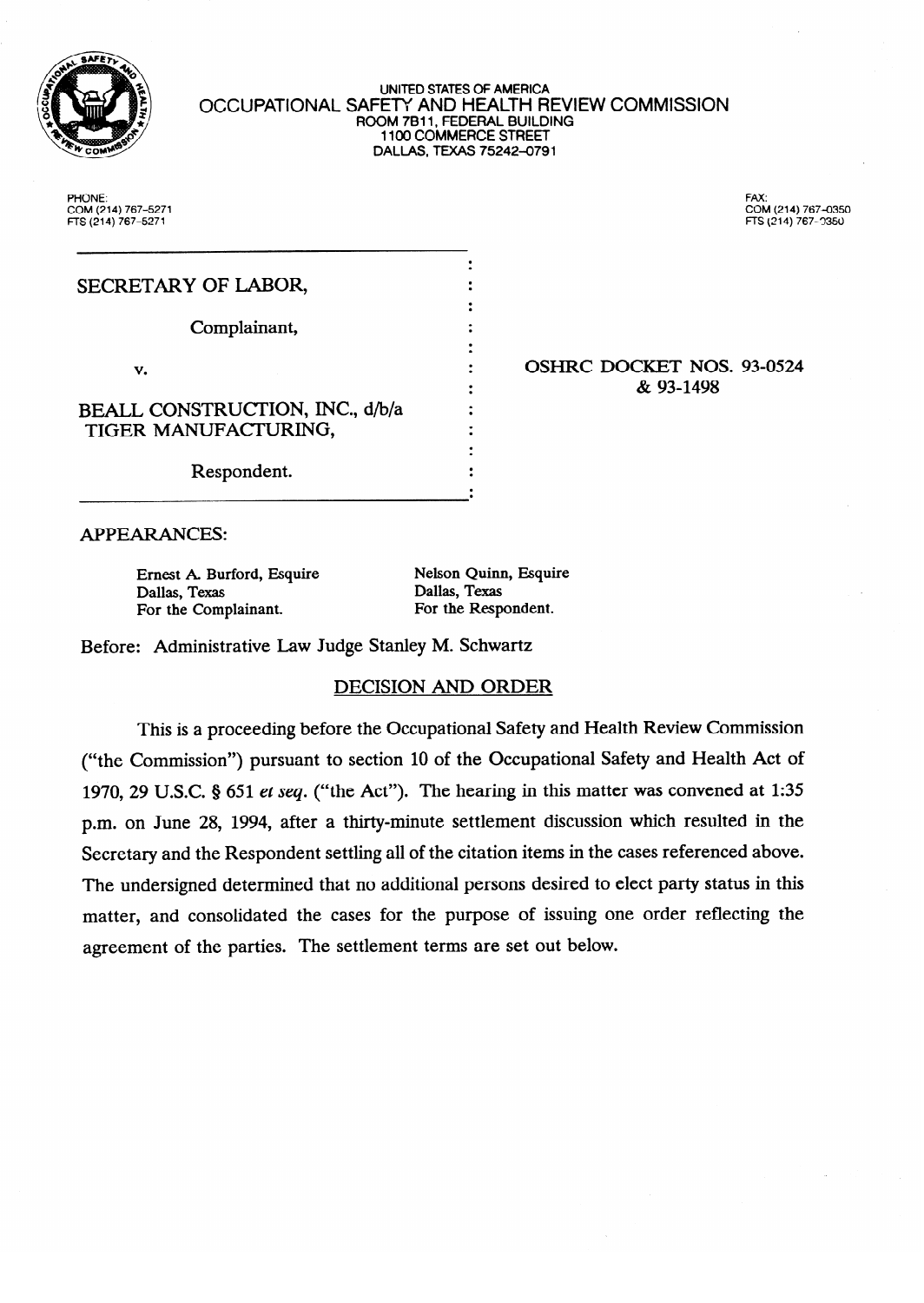### Docket No. 93-0524

The Secretary agreed to withdraw serious citation number 1, which alleged a violation of 29 C.F.R. 8 1910.252(a)(3)(i), and repeat citation number 2, which alleged a violation of 29 C.F.R. 8 1910.106(b)(6), in exchange for Respondent's agreement to provide to the Secretary within sixty days a copy of its work rules addressing the issues relating to the alleged violations. Each party also agreed to bear its own expenses in this matter.

## Docket No. 93-1498

The Secretary agreed to withdraw items la, lb, 4 and Sb of serious citation number 1, which alleged, respectively, violations of 29 C.F.R.  $\S$ § 1910.94(a)(5)(iv), 1910.134(b)(1),  $1910.252(b)(4)(iv)$  and  $1910.304(f)(5)(v)$ ; the Secretary also agreed to withdraw "other" citation number 2, which alleged a violation of  $1910.253(b)(5)(ii)(A)$ . In return, Respondent agreed to withdraw its notice of contest as to items lc, 2, 3, 5a and 5c of serious citation number 1, which alleged, respectively, violations of 29 C.F.R. §§ 1910.134(e)(5)(i), 1910.107(c)(6), 1910.244(b), 1910.303(b)(2) and 1910.305(b)( 1). The parties agreed to a total penalty of \$l,OOO.OO in this matter, and also agreed that each party would bear its own expenses.

# Conclusions of Law

1. Respondent, Beall Construction, Inc., d/b/a Tiger Manufacturing, is engaged in a business affecting commerce and has employees within the meaning of section 3(5) of the Act. The Commission has jurisdiction of the parties and of the subject matter of the proceeding.

2. Respondent was not in violation of 29 C.F.R.  $\S$ § 1910.94(a)(5)(iv), 1910.106(b)(6), 1910.134(b)( 1), 1910.252(a)(3)(i), 1910.252(b)(4)(iv), 1910.253(b)(5)(ii)(A) and  $1910.304(f)(5)(v)$ .

3. Respondent was in serious violation of 29 C.F.R. 5s 1910.134(e)(5)(i), 1910.107(c)(6), 1910.244(b), 1910.303(b)(2) and 1910.305(b)( 1).